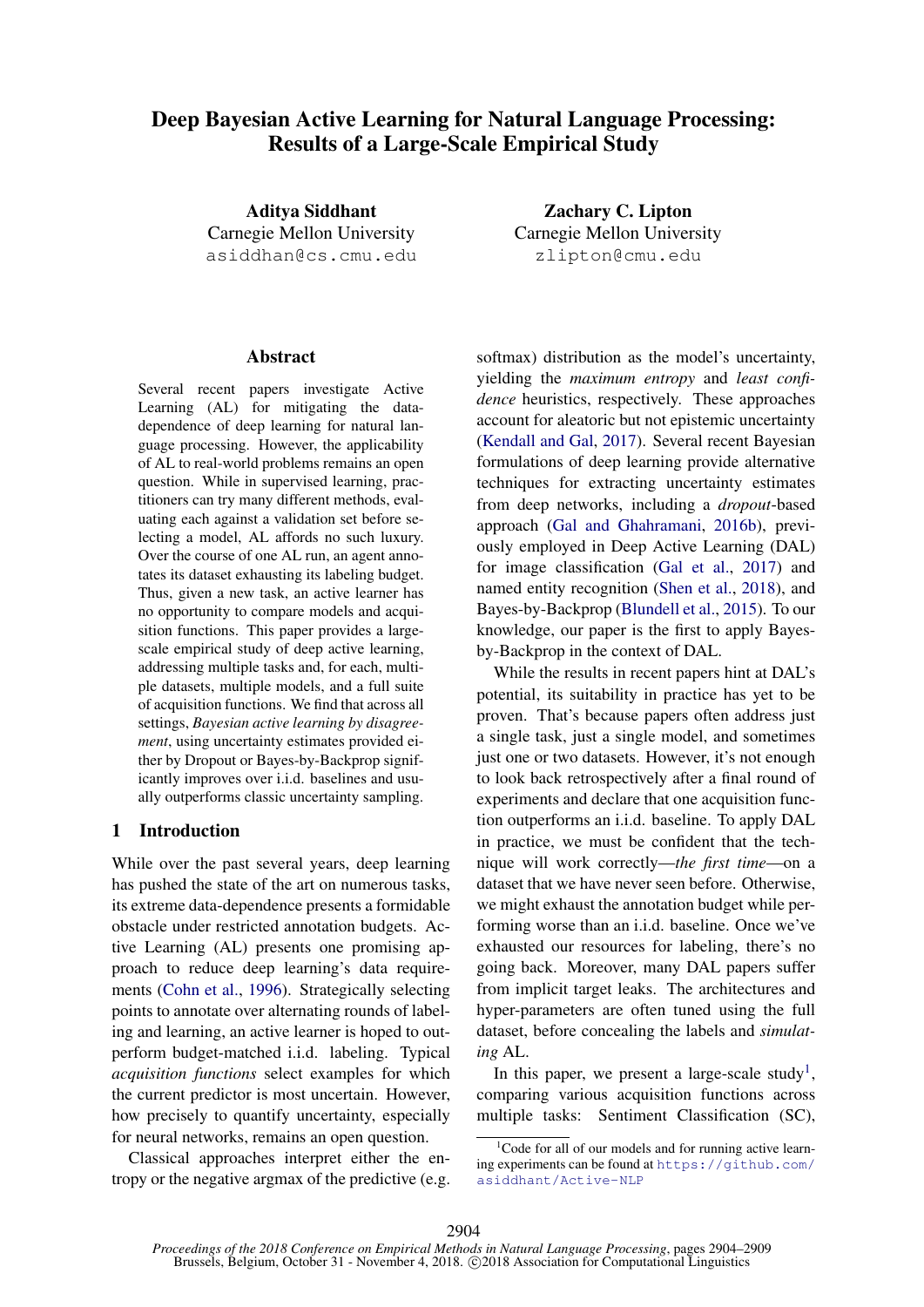Named Entity Recognition (NER), and Semantic Role Labeling (SRL). For each task we consider, with multiple datasets, multiple models, and multiple acquisition functions. Moreover, in all experiments, we set hyper-parameters on warm-start data, allowing for a more honest assessment. This paper does not seek to champion any one approach but instead to ask, *is there any single method that we can reliably expect to work out-of-the-box on a new problem?*

To our surprise, we find that BALD [\(Houlsby](#page-5-6) [et al.,](#page-5-6) [2011\)](#page-5-6), which measures uncertainty by the frequency over multiple Monte Carlo draws from a stochastic model with which the drawn models disagree with the plurality, proved effective across all combinations of task, dataset, and model. Moreover both variants of the approach, drawing samples according to the dropout method [\(Gal](#page-5-3) [et al.,](#page-5-3) [2017\)](#page-5-3) and from a Bayes-by-Backprop network [\(Blundell et al.,](#page-5-5) [2015\)](#page-5-5), performed similarly well across most tasks, datasets, and models.

Related Work Only a few papers have addressed DAL for NLP, notably [Shen et al.](#page-5-4) [\(2018\)](#page-5-4) for NER and [Zhang et al.](#page-5-7) [\(2017\)](#page-5-7) who address text classification, proposing to select examples according to the expected magnitude of updates to word embeddings. In this paper, we do not consider the latter heuristic because we address sequence tagging tasks, where the difficulty of marginalizing over all possible labels blows up exponentially with sequence length. While both previous papers do conduct experiments on multiple datasets (2 and 3, respectively) they each consider just one task and just one model.

[Gal et al.](#page-5-3) [\(2017\)](#page-5-3) apply the dropout-based uncertainty estimates due to [\(Gal and Ghahramani,](#page-5-8) [2016a\)](#page-5-8) together with the BALD framework due to [\(Houlsby et al.,](#page-5-6) [2011\)](#page-5-6) for image classification with convolutional neural networks. They obtain significant improvement over classic uncertaintybased acquisition functions on the MNIST dataset and for diagnosing skin cancer from lesion images (ISIC2016 task). Our work builds on theirs, both by offering a large-scale evaluation of BALD for NLP tasks and models, and by exploring BALD with another method for estimating uncertainty: the uncertainty of the weights as modeled by a Bayes-by-Backprop network.

## 2 Bayesian Deep Learning

While space constraints preclude an extensive discussion of the various Bayesian formulations of neural nets, we briefly summarize the methods compared in this paper, pointing out various design decisions that are important for reproducing our results.

Monte Carlo Dropout According to [\(Gal and](#page-5-2) [Ghahramani,](#page-5-2) [2016b\)](#page-5-2), the dropout regularization techniques for neural networks can be interpreted as a Bayesian approximation to Gaussian processes [\(Rasmussen,](#page-5-9) [2004\)](#page-5-9). Here, unlike standard uses of dropout, we apply it at prediction time. Uncertainty estimates are produced by comparing the output of a trained neural network using T different stochastic passes through the neural network. The extension to CNNs is straightforward. To apply dropout to RNNs, we follow the approach due to [\(Gal and Ghahramani,](#page-5-10) [2016c\)](#page-5-10), who extended their variational analysis to RNNs, arguing that dropout ought to be applied to the recurrent layers (and not just the synchronous connections, per previous standard practice [\(Zaremba](#page-5-11) [et al.,](#page-5-11) [2014\)](#page-5-11)) by applying identical dropout masks at each sequence step.

Bayes by Backprop In this approach due to [Blundell et al.](#page-5-5) [\(2015\)](#page-5-5), instead of maintaining a point estimate for each weight, we maintain a probability distribution over the weights. A standard L-layer MLP model  $P(y|x, w)$  is parametrized by weights  $w = \{W_l, b_l\}_{l=1}^L \in \mathbb{R}^d$ . Then,  $\hat{y} = \phi(W_L \cdot ... \cdot + \phi(W_1 \cdot x + b_1) + ... + b_L)$ where  $\phi$  is an activation function such as tanh or ReLU. Bayes-by-Backprop represents imposes a prior over the weights,  $p(w)$  and seeks to learn the posterior distribution  $p(w|D)$  given training data  $D = \{x^i, y^i\}_{i=1}^N$ . To deal with intractability, Bayes-by-Backprop approximates  $p(w|D)$  by a variational distribution  $q(w|\theta)$ , typically choosing q to be a Gaussian with diagonal covariance and each weight sampled from  $\mathcal{N}(\mu_i, \sigma_i^2)$ . To enforce non-negativity, the  $\sigma_i$  are further parametrized via the *softplus* function  $\sigma_i = log(1 + exp(\rho_i))$  giving variational parameters  $\theta = {\mu_i, \rho_i}_{i=1}^d$ .

Our objective in optimizing the variational parameters is to minimize the KL divergence between  $q(\theta)$  and  $p(w|D)$ . Some simpli- $\sum$ fication of the objective gives  $\mathcal{L}(D, \theta)$  =  $\sum_{j=1}^{N} [\log q(w^j|\theta) - \log p(w^j) - \log p(D|w^j)],$ where  $w^j$  denotes the j-th Monte Carlo sam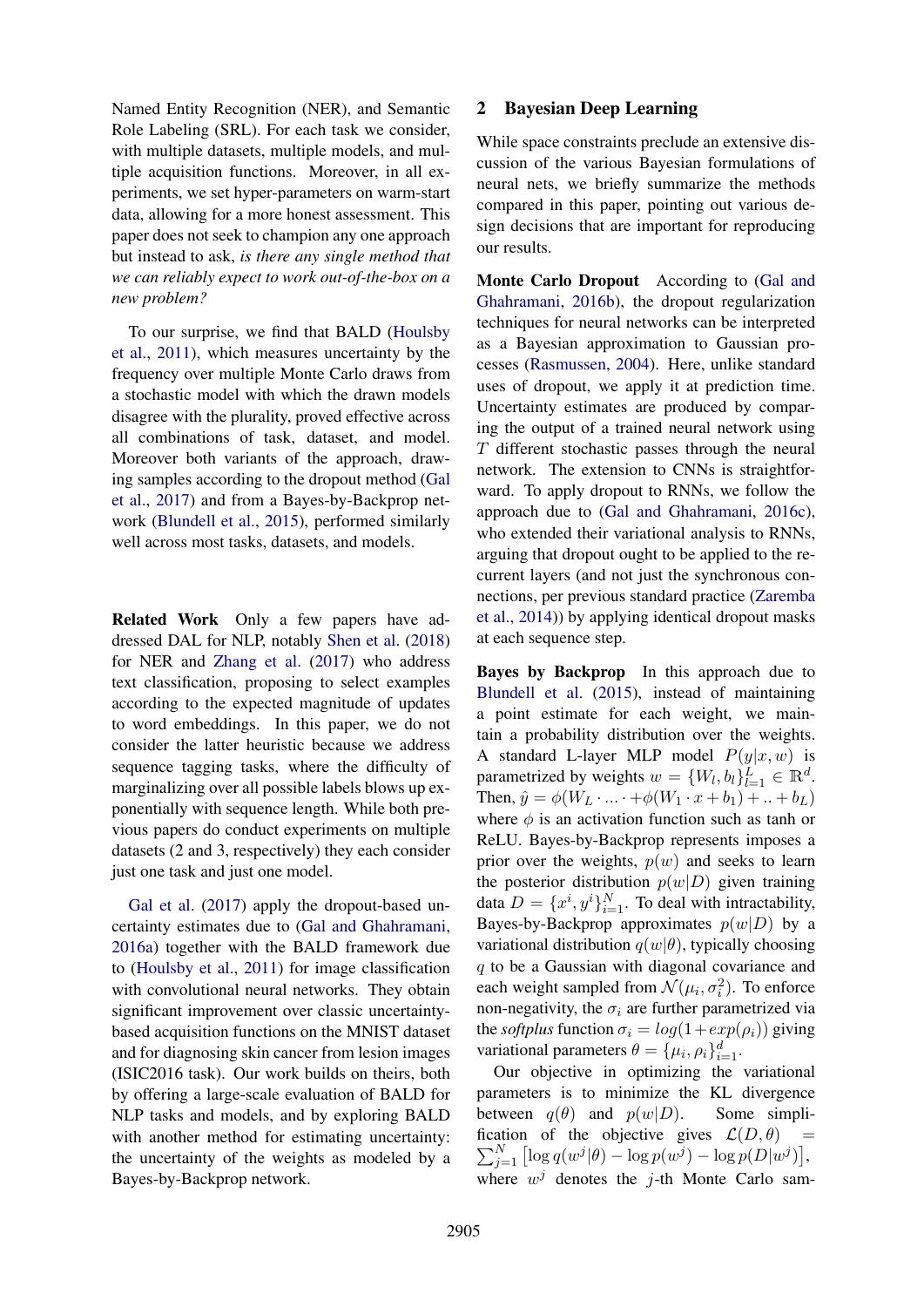ple drawn from  $q(w|\theta)$  (we use  $N = 1$ ). In Bayes-by-Backprop, the parameters are optimized by stochastic gradient descent, using the re-parameterization trick popularized by [Kingma](#page-5-12) [and Welling](#page-5-12) [\(2014\)](#page-5-12). Extending Bayes-by-Backprop to CNNs and RNNs is straightforward with the latter requiring minor adjustments for truncated back-propagation through time [\(Fortunato et al.,](#page-5-13) [2017\)](#page-5-13). Uncertainty estimates calculated via Bayes-by-Backprop have been shown to be useful for efficient exploration in reinforcement learning [\(Lipton et al.,](#page-5-14) [2018\)](#page-5-14).

# 3 Experimental Setup

### 3.1 Acquisition functions

In this work, we consider only uncertainty-based acquisition. In particular, we consider least confidence (LC) for classification and maximum length-normalized log probability (MNLP) for sequence labeling tasks [\(Shen et al.,](#page-5-4) [2018\)](#page-5-4). LC chooses that example with for which the prediction has lowest predicted probability. MNLP extends this to sequences, selecting by log probability normalized by length, removing the bias for the model to preferentially select longer sequences.

BALD We briefly articulate the details of the Bayesian Active Learning by Disagreement (BALD) approach due to [Houlsby et al.](#page-5-6) [\(2011\)](#page-5-6), upon which both our Bayesian approaches are based. We denote Monte Carlo Dropout Disagreement by DO-BALD and its Bayes-by-Backprop counterpart as BB-BALD. BALD originally selects samples that maximise the information gained about the model parameters. This boils down to choosing data points which each stochastic forward pass through the model would have the highest probability assigned to a different class [\(Gal et al.,](#page-5-3) [2017\)](#page-5-3). Our measure of uncertainty is the fraction of models, across MC samples from the network, that that disagree with most popular choice. This can be mathematically represented as

$$
\arg\max_{j}\left(1-\frac{count(model(\tilde{y}_{j}^{(1)},...,\tilde{y}_{j}^{(T)}))}{T}\right)
$$

Here  $\tilde{y}_i^{(t)}$  $j_j^{(t)}$  represents the prediction (argmax) applied to the *t*<sup>th</sup> forward pass on *j*th sample  $\tilde{y}_j^{(t)}$  = argmax $(\hat{y}^{(t)}_i$  $j^{(t)}$ ). We resolve ties by choosing the least confident predictions as determined by the mean probability assigned to the consensus class.

For sequences, we look at agreement on the entire sequence tag, noting that this may exhibit a bias to preferentially sample longer sentences. Because we measure the budget at each round in words (not sentences), while this constitutes a bias, it does not constitute an unfair advantage. Moreover, we note that all AL necessarily consists of biased sampling.

### 3.2 Training details

The active learning process begins with a random acquisition of 2% *warmstart* samples from the dataset. We train an initial model on this data. Then based on this model's uncertainty estimates, we apply our chosen acquisition function to sample an additional 2% of examples and train a new model based on this data In each round, we train from scratch to avoid badly overfitting the data collected in earlier rounds per observations by [Hu](#page-5-15) [et al.](#page-5-15) [\(2018\)](#page-5-15). We continue with alternating rounds of labeling and training until we have annotated 50% of the dataset. For classification tasks, the we measure the budget in sentences while for sequence labeling, we measure the budget by the number of words because the annotator must provide one tag per word.

In each iteration, we train each model to convergence, decided based on early stopping with a patience of 1 epoch, or 25 epochs (whichever comes earlier). For datasets with fixed validation sets such as Conll 2003, instead of using the entire validation set for early stopping, we use the percentage of validation data equivalent to that in our current training pool. Our motivation here is to keep the simulation realistic. Essentially, we assume that given a large annotation budget, one will collect both a larger training set and a larger validation set. As a motivating example, it seems unreasonable that a practitioner might have only 500 training examples but 10,000 examples available for early stopping. Our reported results are averaged over 3 runs with different warmstart samples.

#### 3.3 Sentence Classification

We use two datasets for simulation: one question classification dataset TrecQA [\(Roth et al.,](#page-5-16) [2002\)](#page-5-16) and one sentiment analysis dataset [\(Pang and Lee,](#page-5-17) [2005\)](#page-5-17) and two architectures for training: CNNs and BiLSTMs. For implementation of the CNNs on both these datasets, we follow the setup of [Kim](#page-5-18) [\(2014\)](#page-5-18) and for BiLSTMs, we use a single layer model with 300 hidden units for both datasets. We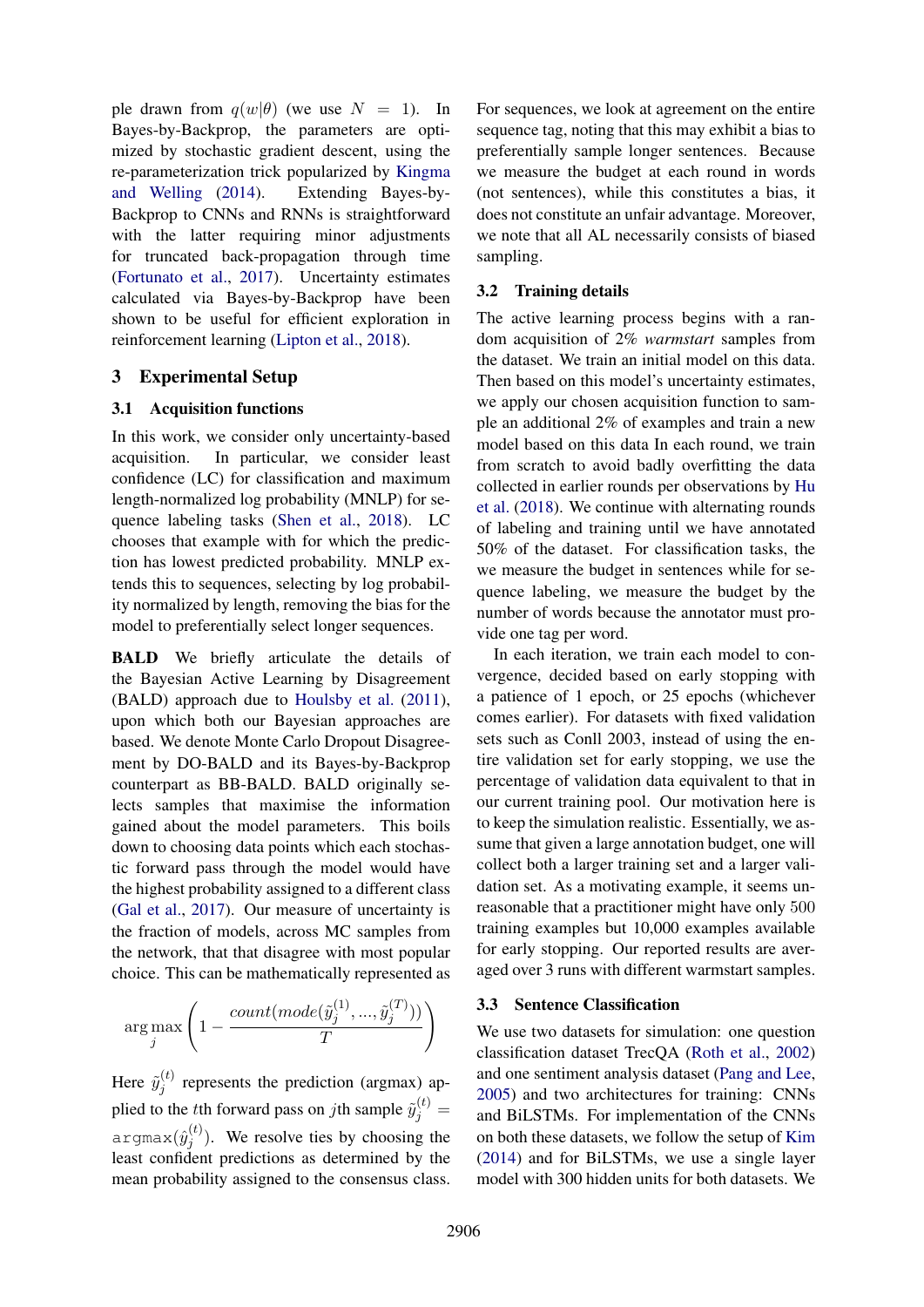<span id="page-3-0"></span>

Figure 1: Performance of various models and acquisition functions for two SC datasets

<span id="page-3-1"></span>

<span id="page-3-2"></span>Figure 2: Performance of various models and acquisition functions for two NER datasets



Figure 3: Performance of different acquisition functions on SRL task for two datasets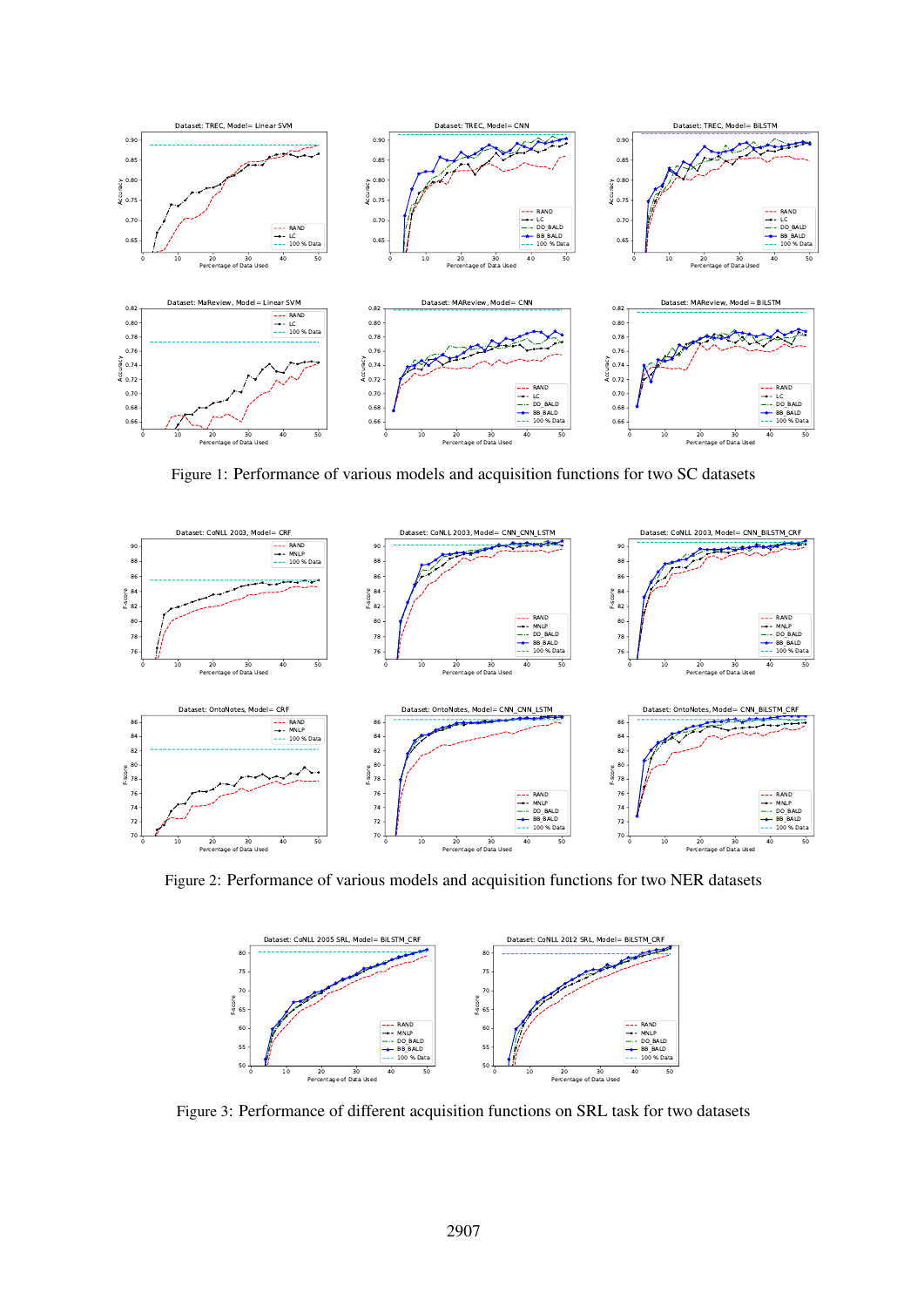use 300-dimensional glove embeddings [\(Penning](#page-5-19)[ton et al.,](#page-5-19) [2014\)](#page-5-19) pretrained on 6B tokens for all 4 settings, a dropout rate of 0.5, and the Adam optimizer [\(Kinga and Adam,](#page-5-20) [2015\)](#page-5-20) with initial learning rate 1e-3. We use a batch size set to be either 50 or the number required for at least 10 updates whichever is lower. This is done to ensure that when the training pool is small, the batch size is not too large and models get sufficient number of updates in an epoch. We also train a Unigram + Bigram + Linear SVM model with LC acquisition as a shallow AL baseline.

### 3.4 Named Entity Recognition

Again, we use two datasets: CoNLL 2003 [\(Tjong](#page-5-21) [Kim Sang and De Meulder,](#page-5-21) [2003\)](#page-5-21) and OntoNotes 5.0. The two architectures used for training are CNN-BiLSTM-CRF (CNN for character-level encoding, BiLSTM for word-level encoding, and CRF for decoding) [\(Ma and Hovy,](#page-5-22) [2016\)](#page-5-22) and CNN-CNN-LSTM (CNN for character-level encoding, CNN for word-level encoding, and LSTM for decoding) [\(Shen et al.,](#page-5-4) [2018\)](#page-5-4). We follow the exact experimental settings of these papers except that batch size is 16 for CoNLL and 80 for OntoNotes (minimum 10 updates heuristic is followed here too).

We note that our NER models consist of multiple modular components, and that we only train a subset of those units in a Bayesian fashion. In both DO-BALD and BB-BALD, we apply dropout/stochastic weights on the word-level layers, but not on the character-level encoders or decoding layers. For example, with DO-BALD, we apply recurrent dropout in the BiLSTM word-level component of CNN-BiLSTM-CRF and we apply normal dropout in the word-level (middle) CNN layer of the CNN-CNN-LSTM. For NER, as a shallow AL baseline, we have a linear chain CRF model with MNLP acquisition.

# 3.5 Semantic Role Labeling

We consider two datasets: CoNLL 2005 [\(Carreras](#page-5-23) and Màrquez,  $2005$ ) and CoNLL 2012, focusing only on an LSTM-based model this time. Our model resembles [He et al.](#page-5-24) [\(2017\)](#page-5-24), but instead of using contained A\* decoding, we use a CRF decoder, noting that while this causes a 2% drop in performance (at 100% annotation), our goal is to compare acquisition functions, not achieve recordsetting performance. We follow the experimental setup of the paper but use a higher dropout rate of 0.25, adjusting the batch size according to the minimum update heuristic.

# 3.6 Results

We plot the performance for various annotation budgets for all combinations of dataset, model, and acquisition function, for the SC, NER, and SRL tasks in Figures [1,](#page-3-0) [2,](#page-3-1) and [3,](#page-3-2) respectively. In all cases, the active learning methods perform better than random i.i.d. baseline. We note that across the board, DAL methods show significant improvement over shallow baselines. The Bayesian acquisition functions, DO-BALD and BB-BALD consistently outperform classic uncertainly sampling, although in a few cases including the setting considered by [Shen et al.](#page-5-4) [\(2018\)](#page-5-4), the improvement is only marginal. This finding underscores the importance of examining proposed AL methods on a broad set of representative tasks and with a broad set of representative models.

In general, we find that the advantages of DAL can be substantial. For example, on NER tasks, we achieve roughly 98-99% of the full-dataset performance while labeling only 20% of the samples for both CNN-BiLSTM-CRF and CNN-CNN-LSTM models. By comparison, the i.i.d. baseline requires 50% of the data to achieve comparable F score. While the reduction in the percentage of data required is not as dramatic in the classification datasets (possibly owing to their comparatively small size), the relative improvement over i.i.d. baselines remains significant.

# 4 Conclusion

This paper set out to investigate the practical utility of DAL for NLP. Our study consisted of over 40 experiments, each repeated for 3 times to average results and consisting of roughly 25 rounds of retraining, adding up to 3000 training runs to completion. Our goal was not to champion any one approach, but to ask if there was any consistent story at all: *can active learning be applied on a new dataset with an arbitrarily architecture, without peeking at the labels to perform hyperparameter tuning?* To our surprise, we found that across many tasks, both classic uncertainty sampling and Bayesian approaches outperform i.i.d. baselines and that DO-BALD and BB-BALD consistently perform best.